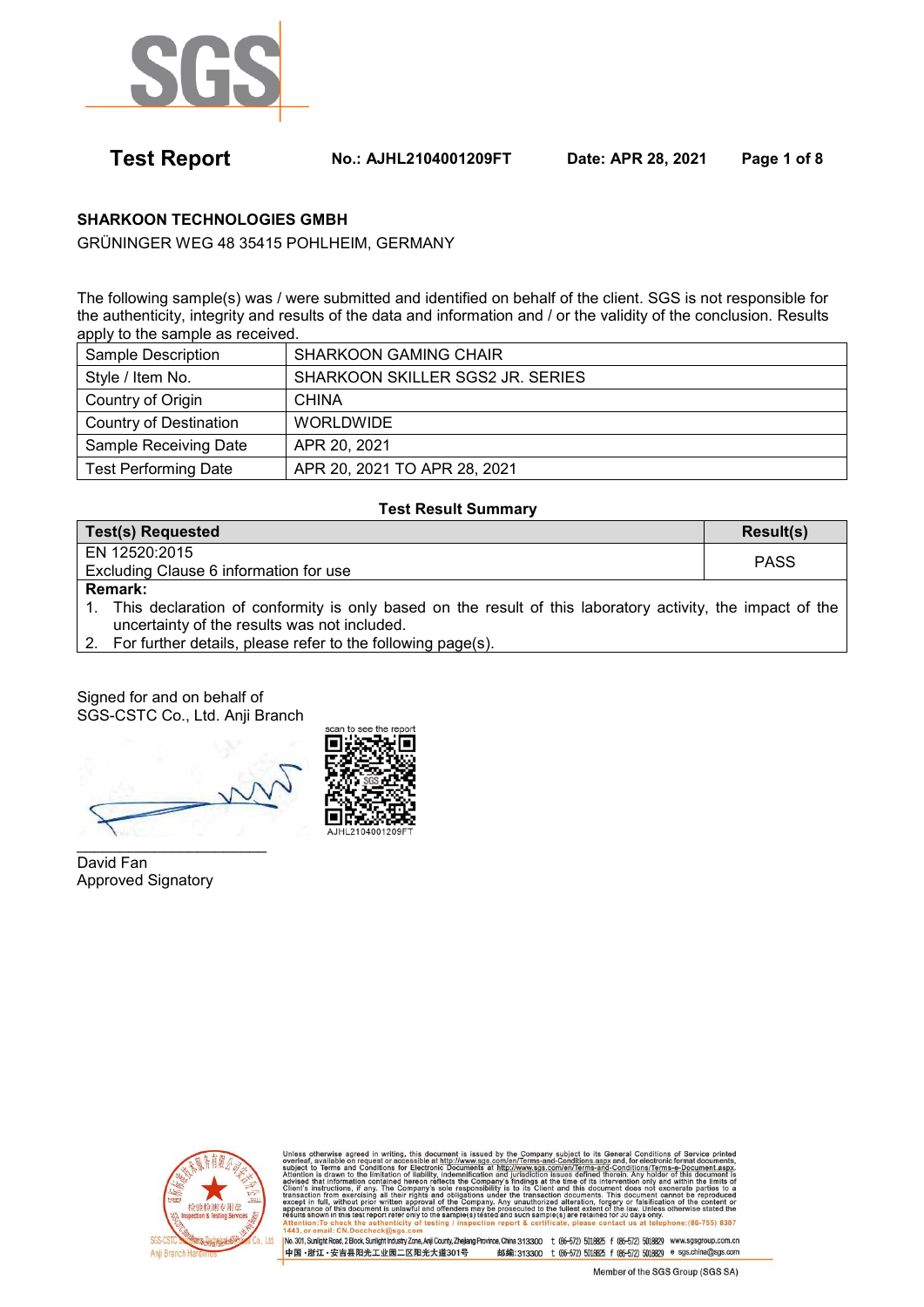

 **Test Report No.: AJHL2104001209FT Date: APR 28, 2021 Page 2 of 8** 

### **Test Conducted: EN 12520:2015 Furniture - Strength, durability and safety – Requirements for domestic seating**

**Test Result:** 

| <b>Test Item</b>                                                                                         | <b>Test Method &amp; Test Requirement</b>                                                                                                                                                                                                                                                                                                                                                                                                                                                                                                                                                                                                                                                                                                                                                                                                      | <b>Test Result</b> |
|----------------------------------------------------------------------------------------------------------|------------------------------------------------------------------------------------------------------------------------------------------------------------------------------------------------------------------------------------------------------------------------------------------------------------------------------------------------------------------------------------------------------------------------------------------------------------------------------------------------------------------------------------------------------------------------------------------------------------------------------------------------------------------------------------------------------------------------------------------------------------------------------------------------------------------------------------------------|--------------------|
| General requirements (EN 12520:2015, 5.1)                                                                |                                                                                                                                                                                                                                                                                                                                                                                                                                                                                                                                                                                                                                                                                                                                                                                                                                                |                    |
| General requirements<br>(EN 12520:2015, 5.1)                                                             | All parts of the seating with which the user comes into contact,<br>during intended use, shall be designed to ensure that physical injury<br>and damage are avoided.<br>These requirements are met when:<br>a) edges of the seat, back rest and arm rests, which are in contact<br>with the user when sitting are rounded or chamfered. All other<br>edges accessible during use shall be free from burrs and/or sharp<br>edges;<br>b) ends of hollow components are closed or capped.<br>Movable and adjustable parts shall be designed so that injuries and<br>inadvertent operation are avoided.<br>It shall not be possible for any load bearing part of the seating to<br>come loose unintentionally.<br>All parts which are lubricated to assist sliding shall be designed to<br>protect users from lubricant stains when in normal use. | <b>PASS</b>        |
|                                                                                                          | Shear and squeeze points (EN 12520:2015, 5.2)                                                                                                                                                                                                                                                                                                                                                                                                                                                                                                                                                                                                                                                                                                                                                                                                  |                    |
| Shear and squeeze<br>points when setting up<br>and folding<br>(EN 12520:2015,<br>5.2.1)                  | Unless 5.2.2 or 5.2.3 are applicable, shear and squeeze points, as<br>defined in 3.3, that are created only during setting up and folding,<br>including tipping seat, are acceptable, because the user can be<br>assumed to be in control of his/her movements and to be able to<br>cease applying the force immediately upon experiencing pain.<br>The edges of parts moving relative to each other and creating shear<br>and squeeze points shall be as specified in 5.1.                                                                                                                                                                                                                                                                                                                                                                    | <b>PASS</b>        |
| Shear and squeeze<br>points under the<br>influence of powered<br>mechanisms<br>(EN 12520:2015,<br>5.2.2) | With the exception of tipping seats there shall be no shear and<br>squeeze points created by parts of the seating under powered<br>mechanisms e.g. springs and gas lifts.<br>NOTE: Electrically operated seating is covered by EEC Directives for EMC,<br>Machinery, Low Voltage or Medical Devices.                                                                                                                                                                                                                                                                                                                                                                                                                                                                                                                                           | <b>PASS</b>        |
| Shear and squeeze<br>points during use<br>(EN 12520:2015,<br>5.2.3)                                      | There shall be no shear and squeeze points created by loads<br>applied during normal use.<br>The loads applied during normal use can be found in Table 1.<br>Shear and squeeze points are not acceptable if a hazard is created<br>by the weight of the user during normal movements and actions,<br>e.g. attempting to move the seating by lifting the seat or by adjusting<br>the backrest.<br>NOTE: This hazard is best prevented by the use of automatic locking<br>mechanisms.                                                                                                                                                                                                                                                                                                                                                            | <b>PASS</b>        |



otherwise agreed in writing, this document is issued by the Company subject to its General Conditions of Service printed<br>t, a falled on request on reconsible at the *Maxwenga commemoids* of the first state of the electroni transa appearan hone: (86-755) 8307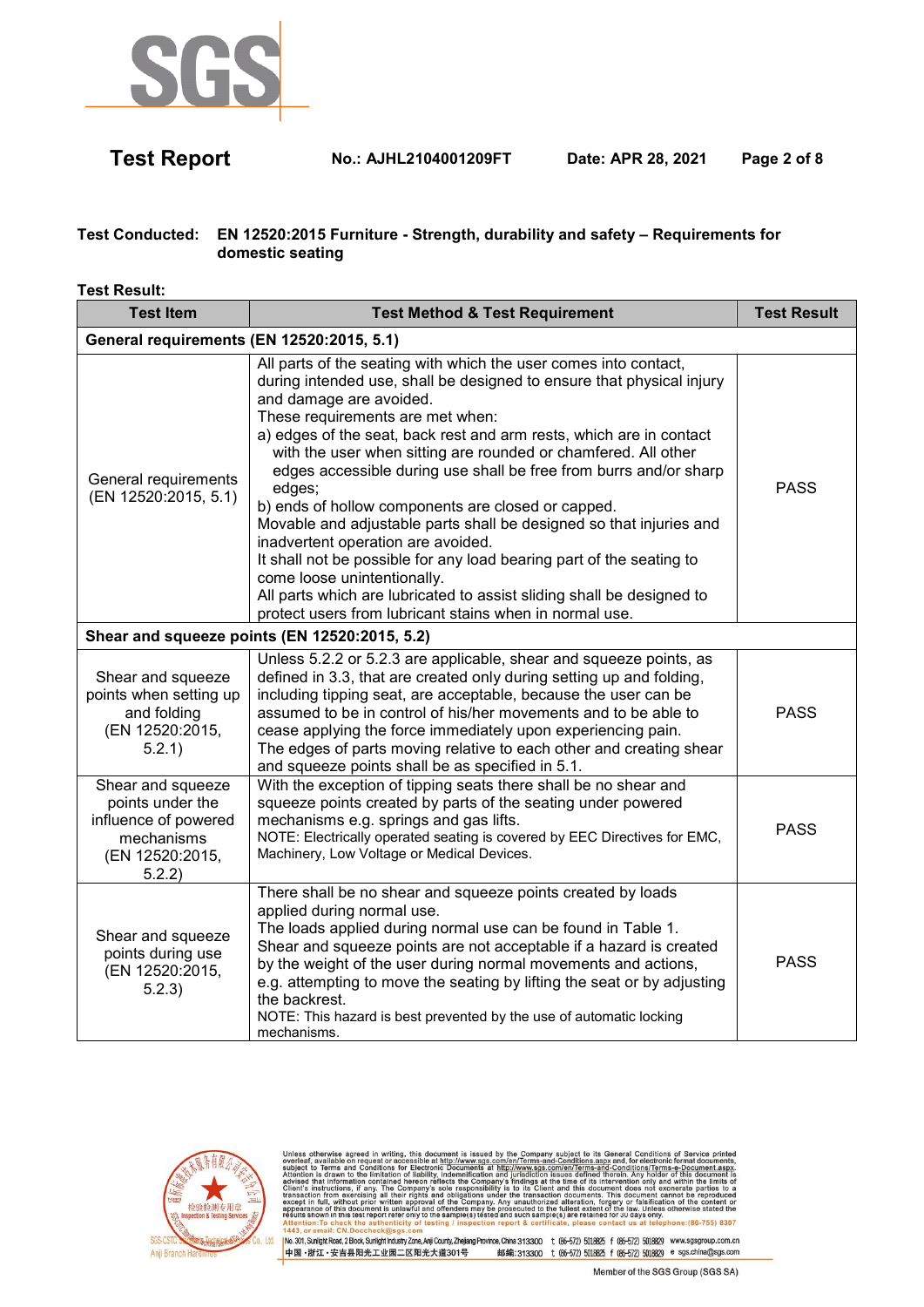

 **Test Report No.: AJHL2104001209FT Date: APR 28, 2021 Page 3 of 8** 

| <b>Test Item</b>                                                                                 | <b>Test Method &amp; Test Requirement</b>                                                                                                                                                                                                                                                                                                                                                                                                                                                                                                                           | <b>Test Result</b> |
|--------------------------------------------------------------------------------------------------|---------------------------------------------------------------------------------------------------------------------------------------------------------------------------------------------------------------------------------------------------------------------------------------------------------------------------------------------------------------------------------------------------------------------------------------------------------------------------------------------------------------------------------------------------------------------|--------------------|
| Stability (EN 12520:2015, 5.3)<br>The seating shall fulfil the relevant requirements of EN 1022. |                                                                                                                                                                                                                                                                                                                                                                                                                                                                                                                                                                     |                    |
| All seating except loungers (EN 1022:2018, 7)                                                    |                                                                                                                                                                                                                                                                                                                                                                                                                                                                                                                                                                     |                    |
| General<br>(EN 1022:2018, 7.1)                                                                   | The stability tests are not applicable to seating which has both the<br>height of the seat loading point < 200 mm and a mass < 5 kg.                                                                                                                                                                                                                                                                                                                                                                                                                                | I                  |
|                                                                                                  | Test procedures, all seating (EN 1022:2018, 7.3)                                                                                                                                                                                                                                                                                                                                                                                                                                                                                                                    |                    |
| Forwards overturning<br>(EN 1022:2018, 7.3.1)                                                    | Apply a force $F_1$ of 600 N (for seating with multiple seats apply two<br>forces simultaneously) vertically at the point on the centre line of the<br>seat 60 mm behind the front edge of the load bearing structure.<br>Apply a force $F_2$ of 20 N horizontally outwards from the point each<br>vertical load contacts the seat surface for (5±2) s. For seating with a<br>leg rest to support the weight of the user, repeat the test procedure<br>on the leg rest with the leg rest fully extended.<br>The seating shall not overturn.                         | <b>PASS</b>        |
| Forwards overturning<br>for seating with foot<br>rest<br>(EN 1022:2018, 7.3.2)                   | For seating with tubular foot rests or the foot rest depth is less than<br>120 mm, apply the vertical force $F_1$ of 1100 N at the most onerous<br>point along the tube centre line or the middle of the foot rest surface.<br>For all other seating with foot rests apply the vertical force $F_1$ of<br>1100 N at the most onerous point 60 mm from the edge of the foot<br>rest.<br>Apply a force $F_2$ of 20 N horizontally outwards from the point the<br>vertical load contacts the foot rest surface for (5±2) s.<br>The seating shall not overturn.         | <b>NA</b>          |
| Corner stability test<br>(EN 1022:2018, 7.3.3)                                                   | This test is only applicable on seating possible to apply the loading<br>pad at the specified position.<br>Define the loading point 60 mm from the edge of the load bearing<br>structure on a line as specified at the corner. Apply a force $F_1$ of 300<br>N vertically at the loading point for (5±2) s. For seating with multiple<br>seats apply the force $F_1$ at the loading point on one outside seating<br>position. The seating shall not overturn.                                                                                                       | <b>NA</b>          |
| Sideways overturning,<br>all seating without arm<br>rests<br>(EN 1022:2018, 7.3.4)               | This test is applicable to all seating where the top edge of the seat<br>on the transverse plane is 50 mm or less above the height of the<br>loaded seat loading point.<br>Apply a force $F_1$ of 600 N vertically at a point 60 mm behind the<br>edge of the load bearing structure on the side nearest the stopped<br>feet and on the seat transverse plane. In the transverse plane, apply<br>a sideways force $F_2$ of 20 N horizontally outwards from the point the<br>vertical load contacts the seat surface for (5±2) s.<br>The seating shall not overturn. | <b>NA</b>          |



Unless otherwise agreed in writing, this document is issued by the Company subject to its General Conditions of Service printed overleaf, available on request or accessible at http://www.sgs.com/en/Terms-and-Conditions.as hone: (86-755) 8307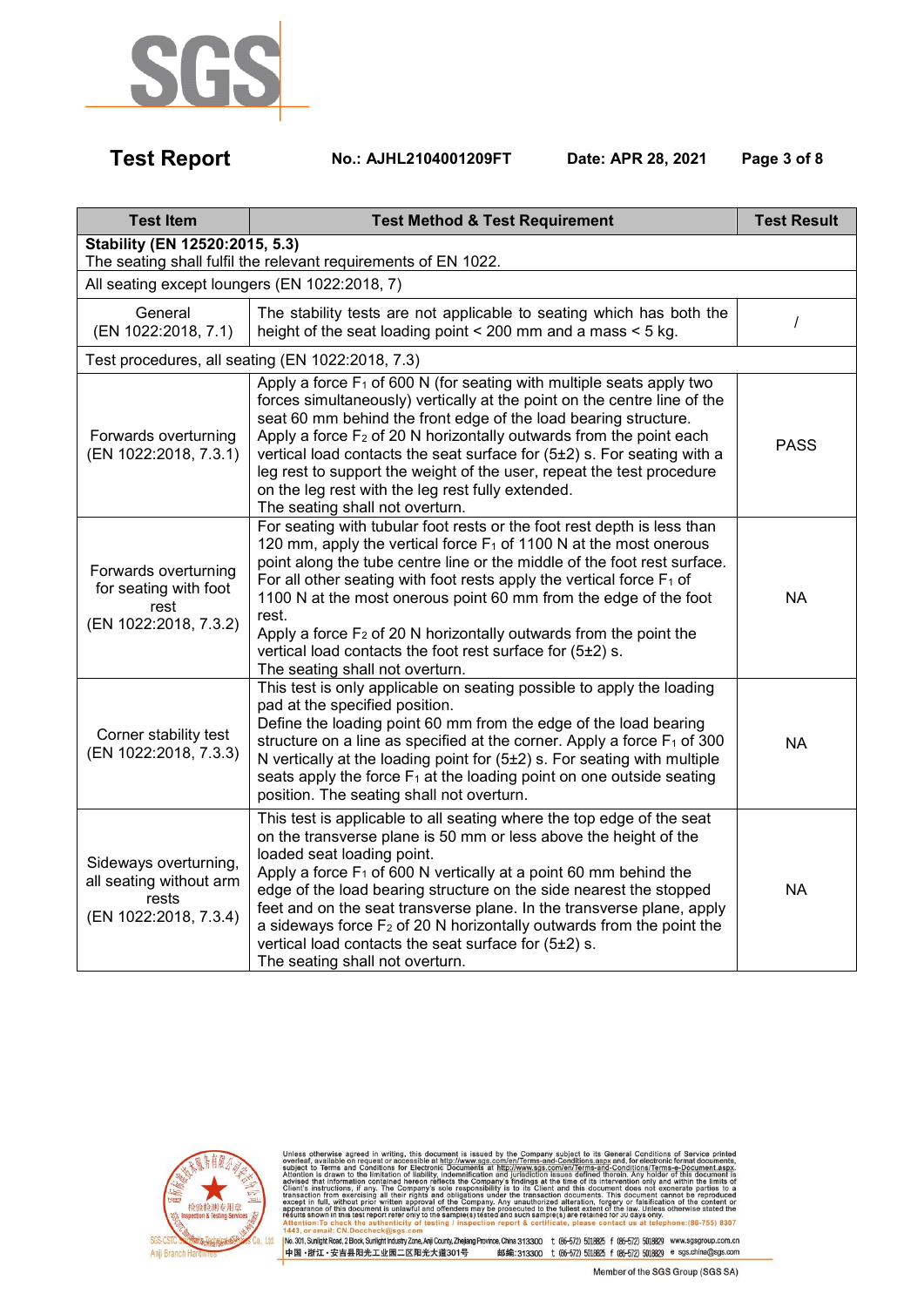

 **Test Report No.: AJHL2104001209FT Date: APR 28, 2021 Page 4 of 8** 

| <b>Test Item</b>                                                                                   | <b>Test Method &amp; Test Requirement</b>                                                                                                                                                                                                                                                                                                                                                                                                                                                                                                                                                                                                                                                                                                                                                                                                                                                                                                                                          | <b>Test Result</b> |
|----------------------------------------------------------------------------------------------------|------------------------------------------------------------------------------------------------------------------------------------------------------------------------------------------------------------------------------------------------------------------------------------------------------------------------------------------------------------------------------------------------------------------------------------------------------------------------------------------------------------------------------------------------------------------------------------------------------------------------------------------------------------------------------------------------------------------------------------------------------------------------------------------------------------------------------------------------------------------------------------------------------------------------------------------------------------------------------------|--------------------|
| Sideways overturning,<br>all other seating with<br>arm rests<br>(EN 1022:2018,<br>7.3.5.2)         | This test is applicable to all seating with arms on the transverse<br>plane is more than 50 mm above the seat loading point.<br>Apply a force $F_1$ of 250 N vertically at a point 100 mm to the seat<br>median plane nearest the stopped feet and on the transverse plane.<br>Apply a force $F_2$ of 350 N vertically at a position on the centre line of<br>the arm up to a maximum 40 mm inwards from the outside edge of<br>arm structure on the transverse plane, but not less than 40 mm from<br>the front or rear edge of the arm structure. If the transverse plane<br>does not intersect with arm rest, apply force $F_2$ at 40 mm from the<br>front or rear of the arm structure nearest the transverse plane.<br>Apply a horizontal force $F_3$ of 20 N outwards and perpendicular to<br>the line joining the stopped feet, for at least 5s, at the upper surface<br>of the seat or arm rest in line with the vertical force $F_2$ .<br>The seating shall not overturn. | <b>PASS</b>        |
| Sideways overturning,<br>all other seating with<br>raised side edges<br>(EN 1022:2018,<br>7.3.5.3) | This test is applicable to all seating where the seat top edge on the<br>transverse plane is more than 50 mm above the seat loading point.<br>Apply a force $F_1$ of 250 N vertically at a point 100 mm to the seat<br>median plane nearest the stopped feet and on the transverse plane.<br>Apply a force $F_2$ of 350 N at a position no greater than 40 mm<br>inwards from the outside edge of the raised edge on the side<br>nearest the stopped feet and on the transverse plane. If the distance<br>between the loading points is less than 200 mm, apply a force that<br>provides the same overturning moment of the combined forces F <sub>1</sub><br>and $F_2$ at the most suitable point on the transverse plane.<br>Apply a horizontal force $F_3$ of 20 N outwards and perpendicular to<br>the line joining the stopped feet, for $(5±2)$ s, at the upper surface of<br>the raised edge in line with vertical force $F_2$ .<br>The seating shall not overturn.         | <b>NA</b>          |
| Rearwards<br>overturning all seating<br>with back rests<br>(EN 1022:2018, 7.3.6)                   | The test is not applicable to seating that has adjustable back rest<br>inclination that cannot be locked in position.<br>Apply a vertical force $F_1$ of 600N to the seat at seat loading point.<br>Apply the force F <sub>2</sub> (F <sub>2</sub> = 80 N if H $\geq$ 720 mm; F <sub>2</sub> = 0.2857(1000-H) N if<br>$H<$ 720 mm. H = Height of loaded seat above the floor, in mm) for<br>(5±2) s horizontally rearwards to the seating back at back loading<br>point B, or at the top edge of back rest, whichever is the lower.<br>When the seating has more than one sitting place, apply the<br>procedure on two most adverse sitting places simultaneously.<br>The seating shall not overturn.                                                                                                                                                                                                                                                                              | <b>PASS</b>        |
| Additional test procedures for seating with reclining back rests (EN 1022:2018, 7.4)               |                                                                                                                                                                                                                                                                                                                                                                                                                                                                                                                                                                                                                                                                                                                                                                                                                                                                                                                                                                                    |                    |
| Tilt chairs<br>(EN 1022:2018, 7.4.2)                                                               | The test method applies to all values of $\theta \ge 10^{\circ}$ and values of y<br>between 90° and 170°.<br>If the seating has a locking system it shall be disabled.<br>Load the seat with 13 loading discs so that the discs are firmly<br>settled against the back rest. Apply the loads for (120±60) s.<br>The seating shall not overturn.                                                                                                                                                                                                                                                                                                                                                                                                                                                                                                                                                                                                                                    | <b>PASS</b>        |
| Reclining seating with<br>leg rest<br>(EN 1022:2018, 7.4.3)                                        | No required load for swivelling seats.                                                                                                                                                                                                                                                                                                                                                                                                                                                                                                                                                                                                                                                                                                                                                                                                                                                                                                                                             | <b>NA</b>          |



Unless otherwise agreed in writing, this document is issued by the Company subject to its General Conditions of Service printed overleaf, available on request or accessible at http://www.sgs.com/en/Terms-and-Conditions.as hone: (86-755) 8307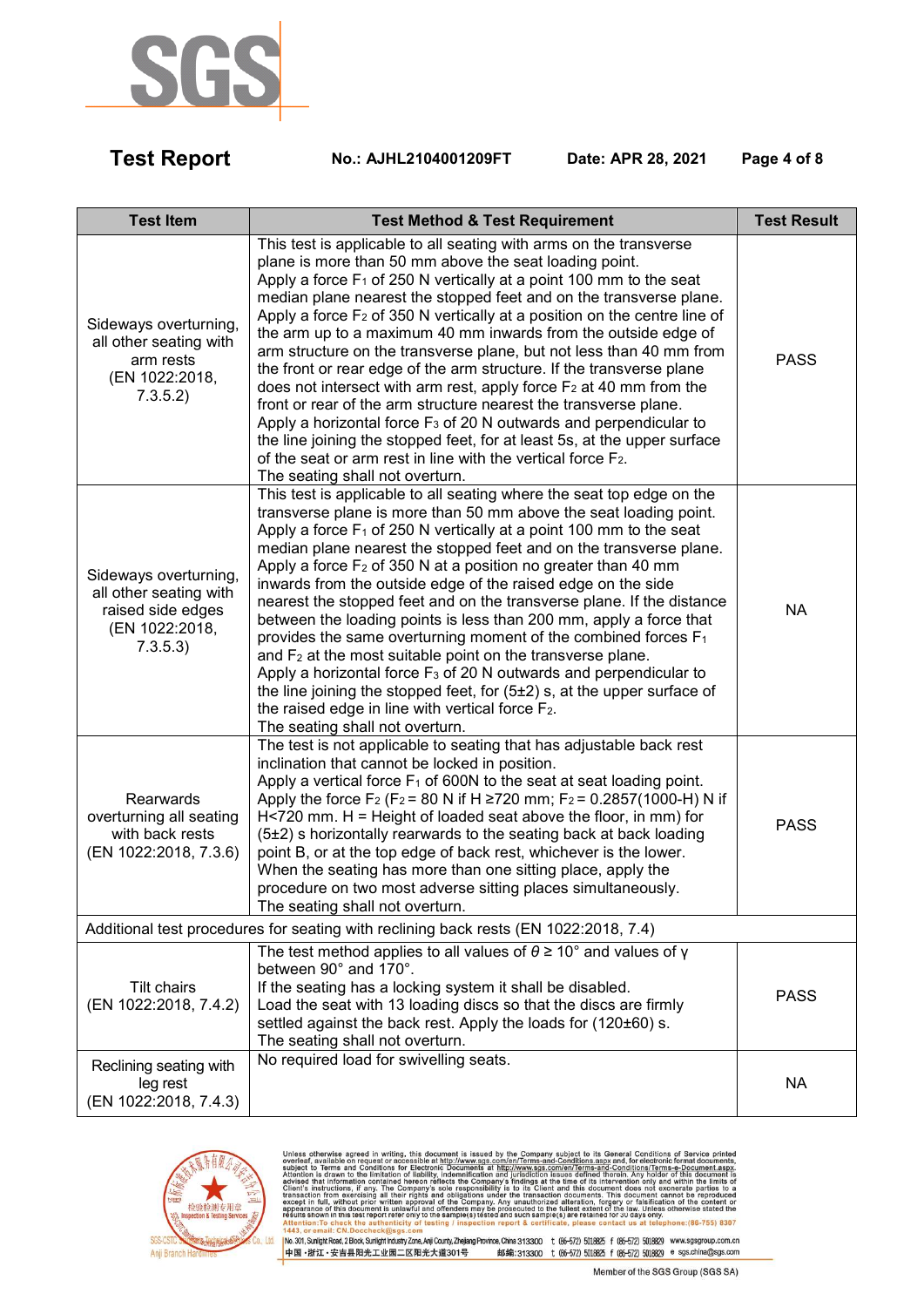

 **Test Report No.: AJHL2104001209FT Date: APR 28, 2021 Page 5 of 8** 

| <b>Test Item</b>                                                                                                                                                                                                                                                                                                                                                                                                     | <b>Test Method &amp; Test Requirement</b>                                                                                                                                                                                                                                                                                                                                                                                                                                                                                                                                                                                                                                                                                                                                                                                                                                                    | <b>Test Result</b> |
|----------------------------------------------------------------------------------------------------------------------------------------------------------------------------------------------------------------------------------------------------------------------------------------------------------------------------------------------------------------------------------------------------------------------|----------------------------------------------------------------------------------------------------------------------------------------------------------------------------------------------------------------------------------------------------------------------------------------------------------------------------------------------------------------------------------------------------------------------------------------------------------------------------------------------------------------------------------------------------------------------------------------------------------------------------------------------------------------------------------------------------------------------------------------------------------------------------------------------------------------------------------------------------------------------------------------------|--------------------|
| Reclining seating<br>without leg rest<br>(EN 1022:2018, 7.4.4)                                                                                                                                                                                                                                                                                                                                                       | No required load for swivelling seats.                                                                                                                                                                                                                                                                                                                                                                                                                                                                                                                                                                                                                                                                                                                                                                                                                                                       | <b>NA</b>          |
| Rearwards stability<br>test for rocking chairs<br>(EN 1022:2018, 7.4.5)                                                                                                                                                                                                                                                                                                                                              | No required load for swivelling seats.                                                                                                                                                                                                                                                                                                                                                                                                                                                                                                                                                                                                                                                                                                                                                                                                                                                       | <b>NA</b>          |
| Loungers (EN 1022:2018, 8)                                                                                                                                                                                                                                                                                                                                                                                           |                                                                                                                                                                                                                                                                                                                                                                                                                                                                                                                                                                                                                                                                                                                                                                                                                                                                                              | <b>NA</b>          |
| Strength and durability (EN 12520:2015, 5.4)<br>The strength and durability requirements are fulfilled when during and after testing in accordance with Table 1:<br>a) there are no fractures of any member, joint or component;<br>b) there are no loosening of joints intended to be rigid;<br>c) seating fulfils its functions after removal of the test loads;<br>d) seating fulfils the stability requirements. |                                                                                                                                                                                                                                                                                                                                                                                                                                                                                                                                                                                                                                                                                                                                                                                                                                                                                              |                    |
| Seat static load and<br>back static load test<br>(EN 1728:2012, 6.4)                                                                                                                                                                                                                                                                                                                                                 | For seating without a back rest, only seat force shall be applied.<br>Load seat not being tested with 750 N. Apply specified seat force<br>1300 N at the seat loading position. With the seat force maintained,<br>apply specified back force 450N at back loading position or at 100<br>mm below the top of the back.<br>When the back inclination $\varnothing$ is $\leq 55^{\circ}$ & < 70° to horizontal:<br>Seat force $F_1(N) = 1300 \times \sin \emptyset$<br>Back force F <sub>2</sub> (N) = ( $\emptyset$ /60° -0.1666) x 1300 x Cos $\emptyset$<br>When the back inclination $\varnothing$ is <55 ° to horizontal:<br>Seat force $F_1(N) = 1300 \times 0.75$<br>Back force $F_2(N) = 1300 \times 0.75 \times \cos \varnothing$<br>Repeat the operation for 10 cycles, 10s each cycle. If the item tends<br>to overturn, reduce $F_2$ (min. 410N) to prevent rearwards overturning. | <b>PASS</b>        |
| Seat front edge static<br>load test<br>(EN 1728:2012, 6.5)                                                                                                                                                                                                                                                                                                                                                           | Load seat not being tested with 750 N. Apply the force 1300 N at a<br>point on the seat centre line 100 mm inwards from the front edge of<br>the structure. Repeat the operation for 10 cycles, 10s each cycle. If<br>the seating tends to overturn, reduce the force to a magnitude that<br>just prevents overturning.                                                                                                                                                                                                                                                                                                                                                                                                                                                                                                                                                                      | <b>PASS</b>        |
| Foot rest static load<br>test<br>(EN 1728:2012, 6.8)                                                                                                                                                                                                                                                                                                                                                                 | Not apply to seating with a seat height $\leq 600$ mm.<br>Apply a downward force 750N to seat at the seat loading point.<br>Apply a vertical force 1000N acting 80 mm from front edge of the<br>load bearing structure of the foot rest at the point most likely to<br>cause failure. For round cross section ring shaped footrests, apply<br>the force through the centre of the ring cross section. Repeat the<br>operation for 10 cycles, 10s each cycle. If the seating tends to<br>overturn, increase the load on seat to a magnitude that just prevents<br>overturning.                                                                                                                                                                                                                                                                                                                | <b>NA</b>          |
| Arm rest sideways<br>static load test<br>(EN 1728:2012, 6.10)                                                                                                                                                                                                                                                                                                                                                        | Apply an outward force 300N to one arm rest or to each arm rest of<br>the unit simultaneously at the points along the arm rest most likely to<br>cause failure, but not less than 100 mm from the end of the arm rest<br>structure. Repeat the operation for 10 cycles, 10s each cycle.                                                                                                                                                                                                                                                                                                                                                                                                                                                                                                                                                                                                      | <b>PASS</b>        |
| Arm rest downwards<br>static load test<br>(EN 1728:2012, 6.11)                                                                                                                                                                                                                                                                                                                                                       | Apply vertical force 700N to the arm rest or to both arm rests<br>simultaneously at the points along the arm rest most likely to cause<br>failure, but not less than 100 mm from the end of the arm rest<br>structure. Repeat the operation for 10 cycles, 10s each cycle.                                                                                                                                                                                                                                                                                                                                                                                                                                                                                                                                                                                                                   | <b>PASS</b>        |



Unless otherwise agreed in writing, this document is issued by the Company subject to its General Conditions of Service printed overleaf, available on request or accessible at http://www.sgs.com/en/Terms-and-Conditions.as hone: (86-755) 8307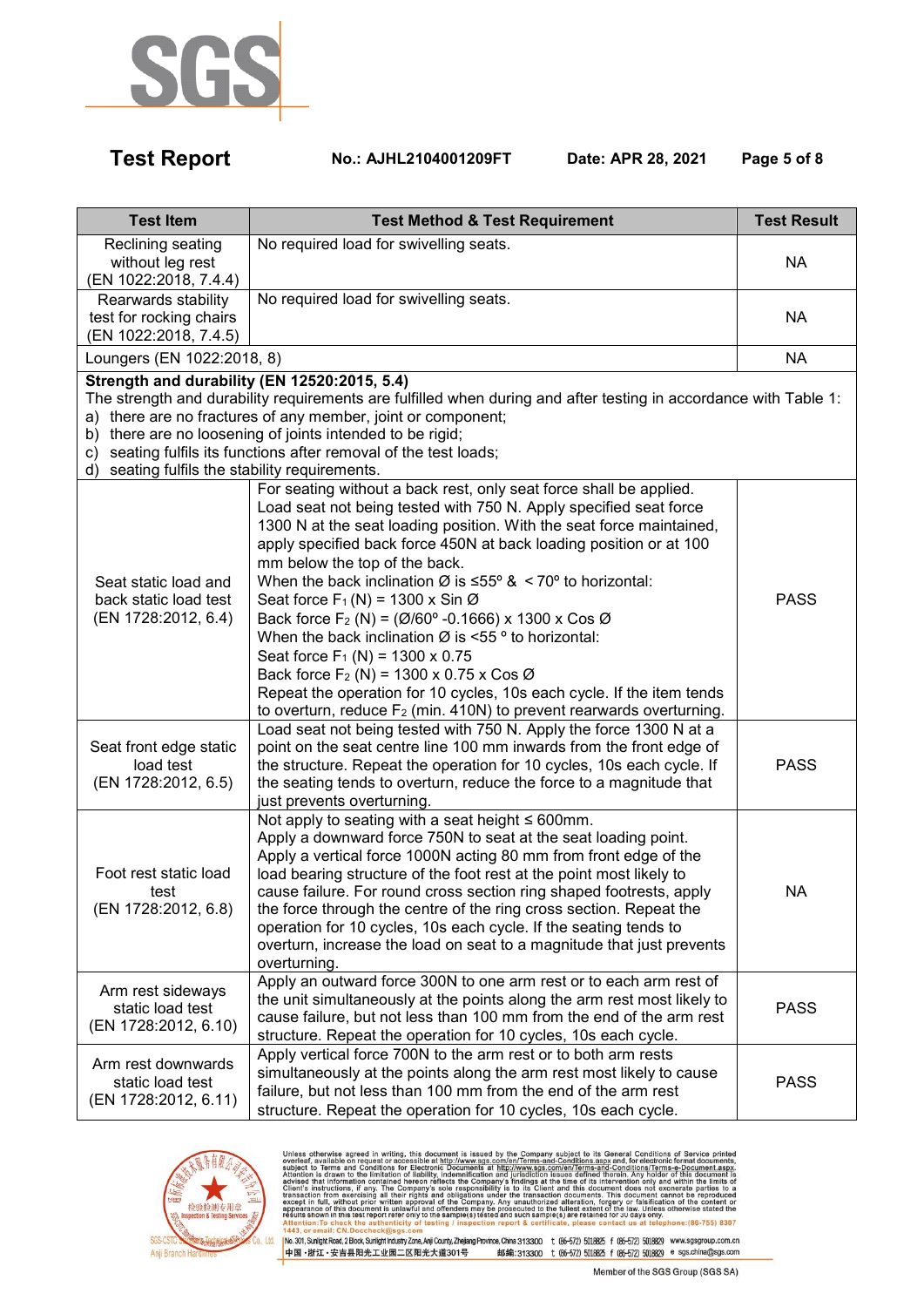

 **Test Report No.: AJHL2104001209FT Date: APR 28, 2021 Page 6 of 8** 

| <b>Test Item</b>                                                  | <b>Test Method &amp; Test Requirement</b>                                                                                                                                                                                                                                                                                                                                                                                                                                                                                                                                                                                                                                                                                                                                                                                      | <b>Test Result</b> |
|-------------------------------------------------------------------|--------------------------------------------------------------------------------------------------------------------------------------------------------------------------------------------------------------------------------------------------------------------------------------------------------------------------------------------------------------------------------------------------------------------------------------------------------------------------------------------------------------------------------------------------------------------------------------------------------------------------------------------------------------------------------------------------------------------------------------------------------------------------------------------------------------------------------|--------------------|
| Combined seat and<br>back durability test<br>(EN 1728:2012, 6.17) | For seating without a back rest, only seat force shall be applied.<br>Load seat not being tested with 750 N. Apply specified seat force<br>1000N at the seat loading position. With the seat force maintained,<br>apply specified back force 300N at back loading position or at 100<br>mm below the top of the back.<br>When the back inclination $\varnothing$ is $\leq 55^{\circ}$ & < 70° to horizontal:<br>Seat force $F_3$ (N)= 1000 x Sin Ø<br>Back force F <sub>4</sub> (N)= ( $\emptyset$ /60° -0.1666) x 1000 x Cos Ø<br>When the back inclination $\varnothing$ is <55 ° to horizontal:<br>Seat force $F_3(N) = 1000 \times 0.75$<br>Back force $F_4$ (N) = 1000 x 0.75 x Cos Ø<br>Repeat the operation for 25000 cycles. If the item tends to overturn,<br>reduce F <sub>4</sub> to prevent rearwards overturning. | <b>PASS</b>        |
| Seat front edge<br>durability test<br>(EN 1728:2012, 6.18)        | Apply the vertical force 800N alternately on two points each 80mm<br>from the front edge of the seat structure and as near as possible to<br>either side of the seat but not less than 80mm from the edges.<br>Repeat the test for 20000 cycles. If the item tends to overturn,<br>reduce the force to a magnitude that just prevents overturning.                                                                                                                                                                                                                                                                                                                                                                                                                                                                             | <b>PASS</b>        |
| Arm rest durability test<br>(EN 1728:2012, 6.20)                  | Apply the force of 400 N on each arm rest at the point most likely to<br>cause failure, but not less than 100 mm from the front or rear edge<br>of the arm rest length and through the centre of the width of the arm<br>rest, but not more than 100 mm from the inner edge of the arm rest.<br>Repeat the test for 10000 cycles.                                                                                                                                                                                                                                                                                                                                                                                                                                                                                              | <b>PASS</b>        |
| Leg forward static<br>load test<br>(EN 1728:2012, 6.15)           | Apply the seat load 1000N to all seat loading positions. Apply a<br>horizontal force 400N centrally to the rear of the seat or to the rear<br>of the most adverse seat position for seating with multiple seating<br>positions, at seat level, in a forward direction. Repeat the operation<br>for 10 cycles, 10s each cycle. If the item tends to overturn, reduce<br>the force to a magnitude that just prevents overturning.                                                                                                                                                                                                                                                                                                                                                                                                | <b>NA</b>          |
| Leg sideways static<br>load test<br>(EN 1728:2012, 6.16)          | Apply the seat load 1000N at a suitable position across the seat but<br>not more than 150 mm from the unloaded edge of the seat. Apply a<br>horizontal force 300N centrally to the unrestrained side of the seat,<br>at seat level, in a direction towards the restrained feet. Repeat the<br>operation for 10 cycles, 10s each cycle. If the item tends to overturn,<br>reduce the force to a magnitude that just prevents overturning.                                                                                                                                                                                                                                                                                                                                                                                       | <b>NA</b>          |
| Seat impact test<br>(EN 1728:2012, 6.24)                          | Allow the seat impactor to fall freely from a height 180 mm onto the<br>seat loading position. Apply the operation for 10 cycles. Repeat the<br>test at one other position considered likely to cause failure, but not<br>less than 100 mm from any edge of the seat.                                                                                                                                                                                                                                                                                                                                                                                                                                                                                                                                                          | <b>PASS</b>        |
| Backwards fall test<br>(EN 1728:2012, 6.28)                       | This test is only for single seating units where the back will be the<br>first part of the structure to strike the floor and the force used to<br>overturn the chair rearwards is less than 30 N.<br>Apply a rearward horizontal load to a point 50 mm below the top of<br>the back rest in the centre of the back rest. Push the top of the back<br>rest rearwards and allow it to fall freely on its back onto the rubber<br>faced test floor without initial force or velocity. Repeat the operation<br>for 5 cycles.                                                                                                                                                                                                                                                                                                       | <b>PASS</b>        |



Unless otherwise agreed in writing, this document is issued by the Company subject to its General Conditions of Service printed overleaf, available on request or accessible at http://www.sgs.com/en/Terms-and-Conditions.as hone: (86-755) 8307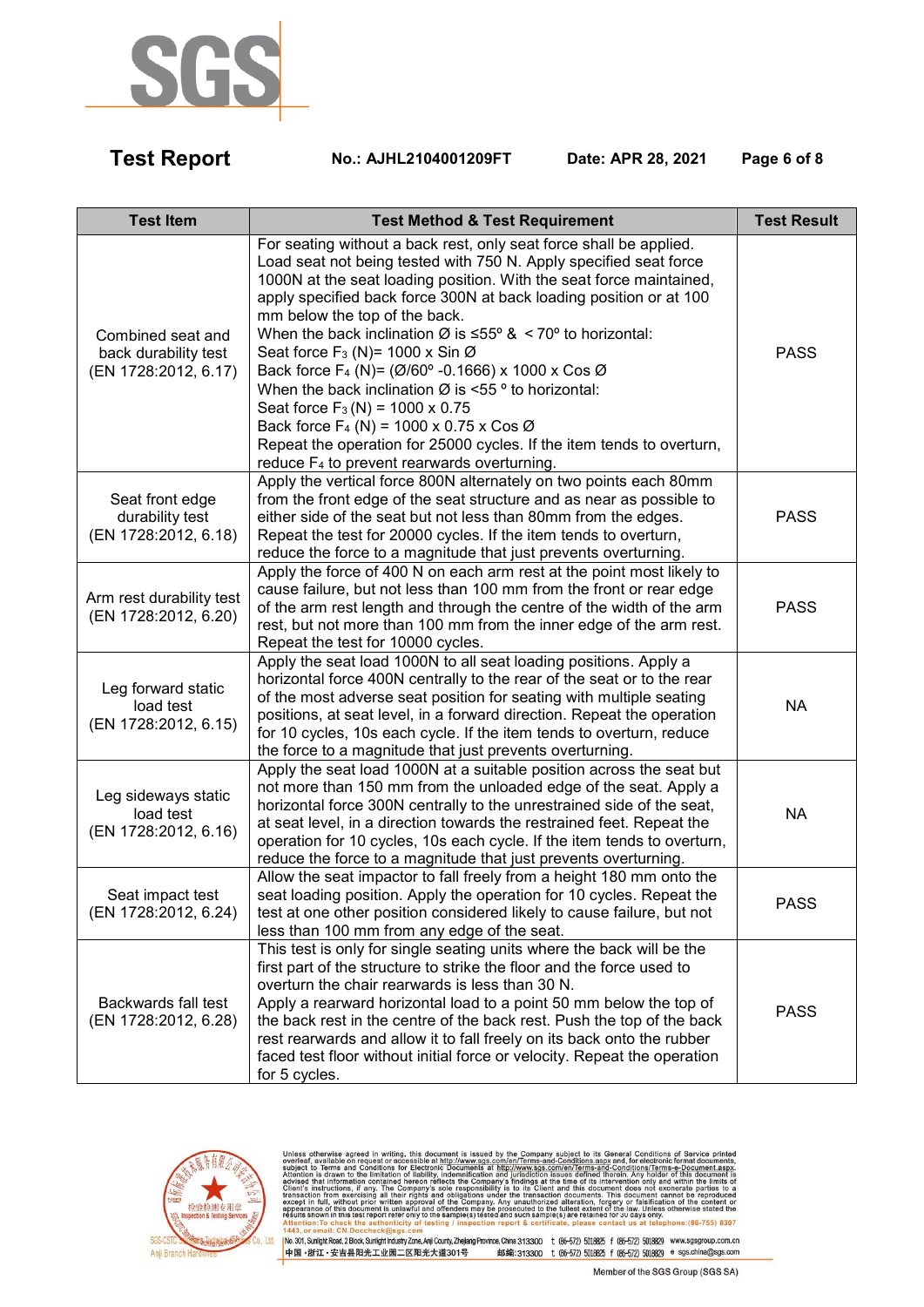

 **Test Report No.: AJHL2104001209FT Date: APR 28, 2021 Page 7 of 8** 

| <b>Test Item</b>                          | <b>Test Method &amp; Test Requirement</b>                                                                                                                                                                                                                                                                                                                                                                                                                                                                                                                    | <b>Test Result</b> |
|-------------------------------------------|--------------------------------------------------------------------------------------------------------------------------------------------------------------------------------------------------------------------------------------------------------------------------------------------------------------------------------------------------------------------------------------------------------------------------------------------------------------------------------------------------------------------------------------------------------------|--------------------|
| Back impact test<br>(EN 1728:2012, 6.25)  | This test is for all seating not tested in accordance with Backwards<br>Fall Test.<br>With the front legs, feet or castors restrained by stops from moving<br>forward, strike the structure of the centre of the top outside of the<br>back with the impact hammer through a height 120 mm (or angle<br>28°). Repeat the operation for 10 cycles.                                                                                                                                                                                                            | NA.                |
| Information for use (EN 12520:2015, 6)    |                                                                                                                                                                                                                                                                                                                                                                                                                                                                                                                                                              |                    |
| Information for use<br>(EN 12520:2015, 6) | Information for use shall be available in the language of the country<br>in which it will be delivered to the end user. It shall contain at least<br>the following details:<br>assembly instructions, where applicable;<br>a)<br>instructions for the care and maintenance of the seating;<br>b)<br>if the seating is fitted with seat height adjustments with energy<br>C)<br>accumulators, an additional note is required pointing out that<br>only trained personnel may replace or repair seat height<br>adjustment components with energy accumulators. | NT                 |

### **Remark:**

1. NA = Not applicable; NT = Not tested



Unless otherwise agreed in writing, this document is issued by the Company subject to its General Conditions of Service printed overleaf, available on request or accessible at http://www.sgs.com/en/Terms-and-Conditions.as hone: (86-755) 8307